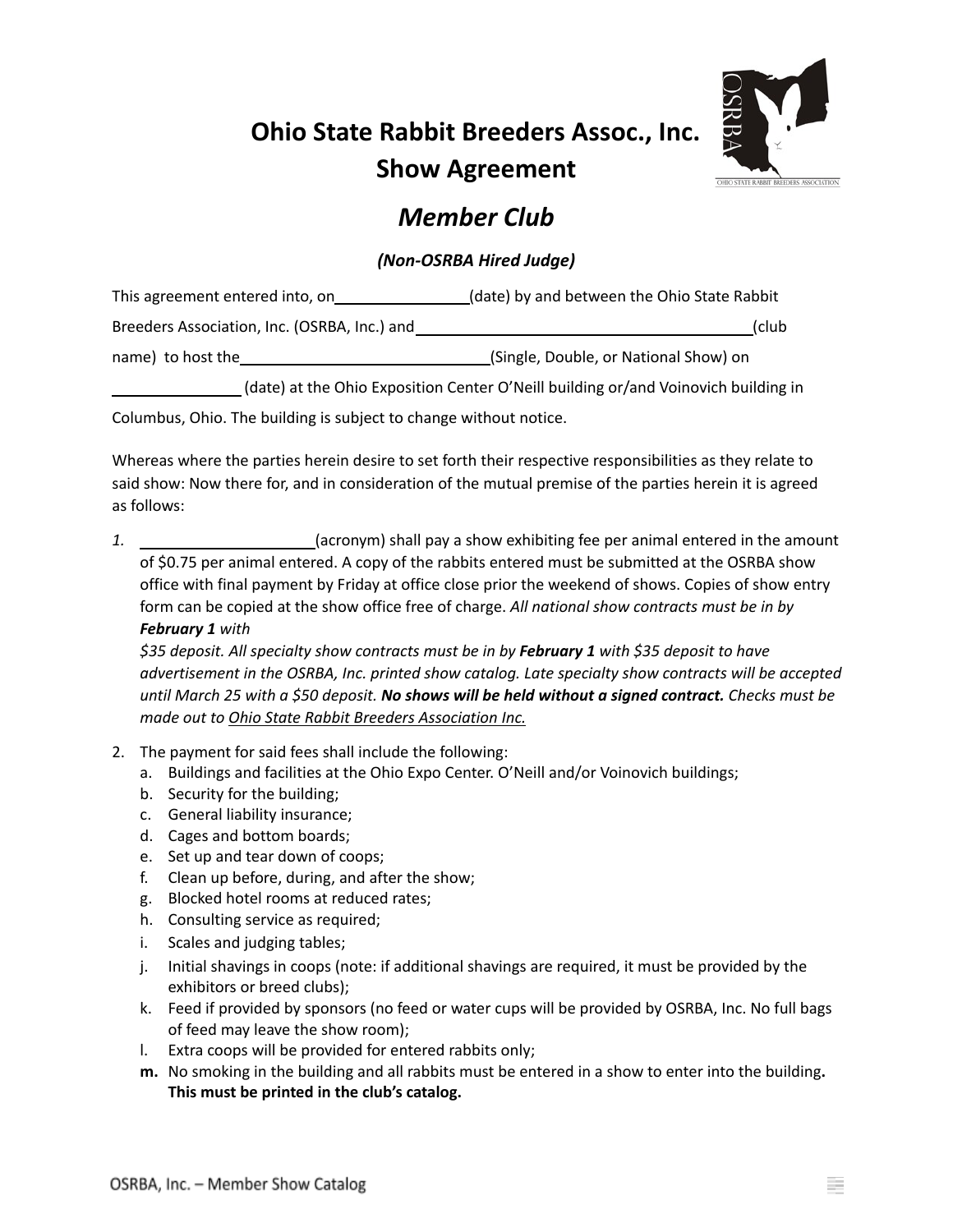

3. It shall be the responsibility of the (acronym) to provide the following:

- a. Hosting the show with club personnel b. Provide and compensate judge for entire bid;
- c. Show supplies;
- d. Catalog;
- e. ARBA and specialty breed sanctions;
- f. Airport and other transportation of exhibitors, judges, and animals.

Additional Information:

- 1. Club booth cost will be provided on booth contracts. Booth space is 8'x10'. There will be 1 table and 2 chairs provided. No side drapes or table covers provided. Any drapes must be flame retardant.
- 2. All rabbits entered must be cooped. All aisle and doors must be kept clear of carriers and equipment. **This must be printed in the show catalog**.
- 3. No other animals allowed in the building other than rabbits and cavies that are entered in a show, except service dogs.
- 4. (acronym) hereby releases and discharges OSRBA, Inc. officers, directors, show committee, from all rights, and claims, and actions which the (acronym) and its successors now have or may have after signing this agreement arising out of the contract and any and all other aspects as is related to National, Regional, and State Specialty Show(s).
- 5. Parking passes can be purchased at \$5.00 daily and \$14.00 weekend pass at the entrance gate. The fee is subject to change without notice.
- 6. Camping permits can be purchased at the gate with full service electric, water, and sewage. Subject to first come first serve.
- 7. The animal reservation and arrangement must be coordinated with the General Chairman of OSRBA, Inc. by March 1 of the show year.
- 8. No animals in the showroom before Friday at noon.
- *9. National shows are limited to Saturday of the weekend and any specialty in conjunction may be held on Sunday. Club specialty shows (not in conjunction with a National show) can be held Saturday and Sunday but limited to one specialty a day. OSRBA specialties will be held Saturday and Sunday for breeds as numbers warrant.*
- 10. **Any payment to judges by the club will not be subtracted from payment owed to OSRBA .**

This agreement constitutes the entire agreements of the parties and supersedes and prior understanding or written or oral agreement between parties respecting its subject matter.